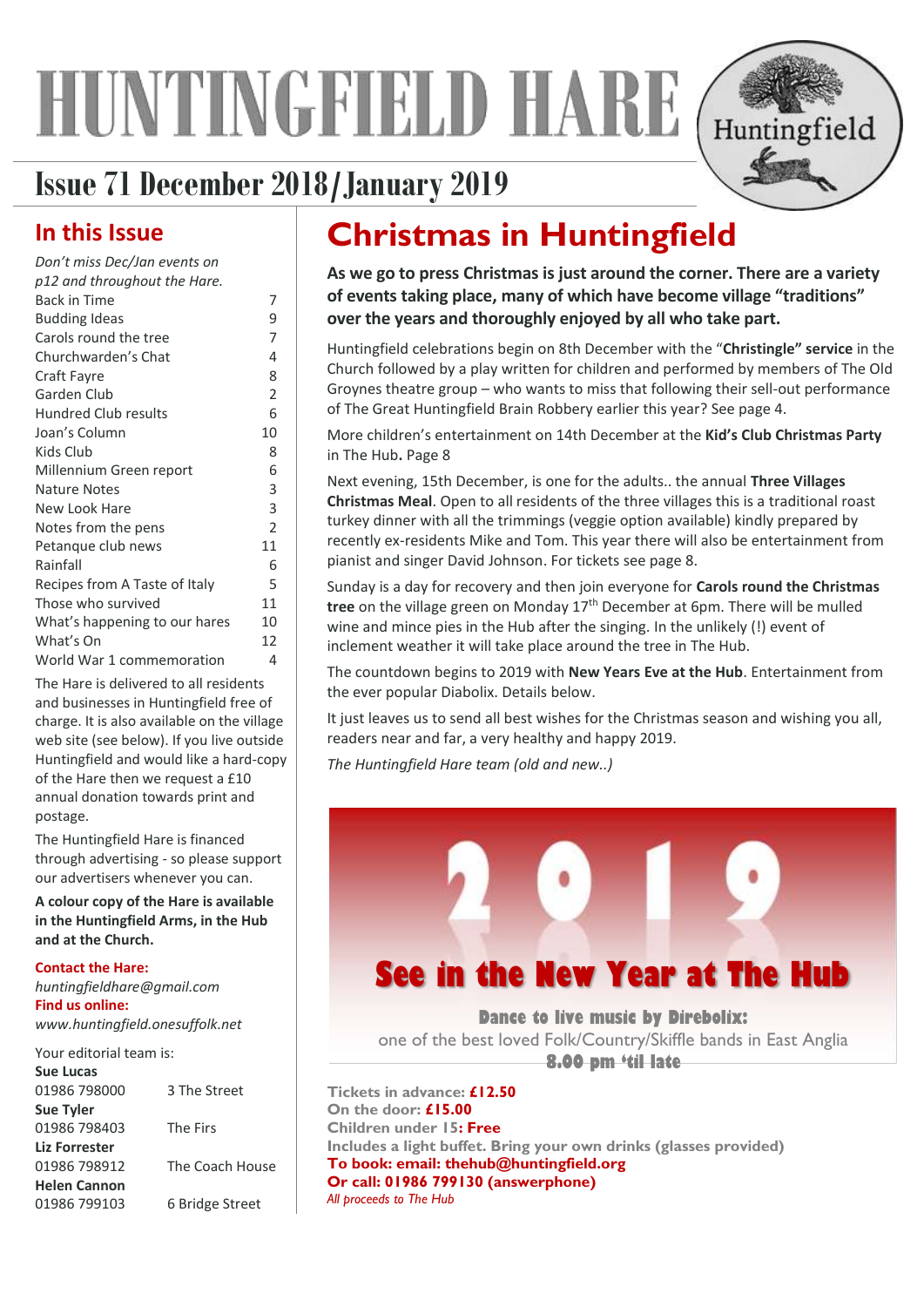# **Notes from the sheep pen and..**

Baa to you all!

Oh what a glorious season – the colours of the leaves this year have been magnificent, the best ever. Old floppy hat says, having been to the arboretum at Westonbirt in Gloucestershire, "you can't beat it – aren't we lucky?"

My word, things never stay still in my world, would you believe we have baby lambs on the ground already? They are a small group of Dorset ewes (the boss' daughter-in-law refers to them as Mickey Mouse sheep); kept because they lamb at any time of the year, unlike us traditional girls that only come into season when daylight shortens. This means the boss can have "spring lambs" available most times of the year. They usually live down in Essex but have been brought into Suffolk as the grass is much greener up here following the summer drought.

Another change this year is the reintroduction of some girls that the team kept some years ago, namely Romney's. This change has been prompted because we North-country mules have become too prolific. Last year 352 of us (30% of the flock) had triplets and when you consider we only have two teats, that means an awful lot of pet lambs which are very labour intensive and never grow as well.



The Romney, historically has fewer lambs averaging about 1.5 per annum, is much quieter and, therefore, more manageable behind electric fencing – we will see! The boyfriends have finished their job for the year and lambing in the main will start a couple of weeks later this year, from 1st April. This will hopefully avoid any repetition of last years "Beast from the East."

One of our groups had a tragedy two days after the rams were introduced: for some reason two of the boyfriends had a fight – goodness only knows why, because they had been together for weeks before meeting us girls. They both lay dead facing each other at dawn. Obviously, their mothers couldn't have told them "make love – not war" hey ho!

So for now…baaaa until the next time! *Ewe*

# **…from the cowshed**

It's been a worrying time for the calf rearing team with the identification of a new strain of bacteria, apparently originating in Holland, which spreads very quickly and is difficult to control. There are no vaccinations as yet and only one antibiotic has any effect on an outbreak: once infected they become, and remain, carriers for life. Mortality is very dependent on levels of stockmanship and it has been contained to 6%, which the veterinary considers commendable.

On a happier note, the team is again moving forward with new technology for us girls. Firstly, the introduction of pelvic measuring – done with a natty device that his nibs researched and located in the US (see photo). They have discovered a good correlation between the area of our pelvic cavity at 12



months and ease of calving. So this autumn, Lucy has been using this gadget to good effect with the lowest 10% excluded from the breeding herd. Another introduction has been the purchase of an ultrasound scanning machine to detect pregnancy and any uterine abnormalities. Again, Lucy has been sent on a training course – it will make the team's job so much more efficient.

A group of us has grown particularly well so management decided to put us in calf six months earlier than usual: to date 35 have calved and our babies look well. At present, we are housed outside Sibton Park which is part of the Estate, and are proving a great attraction for the visitors, many of whom would not have seen us in such a natural environment!

So for now… it's mooooo to you all and a Happy Christmas from all the team – and of course, Me, Me, Me, *Pat David Hull*

# **Garden club**

**Winter is a quiet time for the club, however we have planned a number of events for the colder months.** All are welcome to attend and if you would also like to join the club you will receive a very warm welcome. Steve and Sara Back kindly allow us the use of their pub for our winter meetings.

**Monday 17 December - Wreath and/or table decoration making.** Meet at The Huntingfield Arms 2pm. Please bring your own materials.

**Monday 7 January- Garden Club Meeting and Quiz** at The Huntingfield Arms 2pm.

**Thursday 7 March - An outing to Anglesey Abbey Gardens** to see the snowdrops. Contact me if you are interested.

**Friday 29 March at The Hub - Garden talk by a local gardener.** Watch this space to find out who! *Mike Stephens*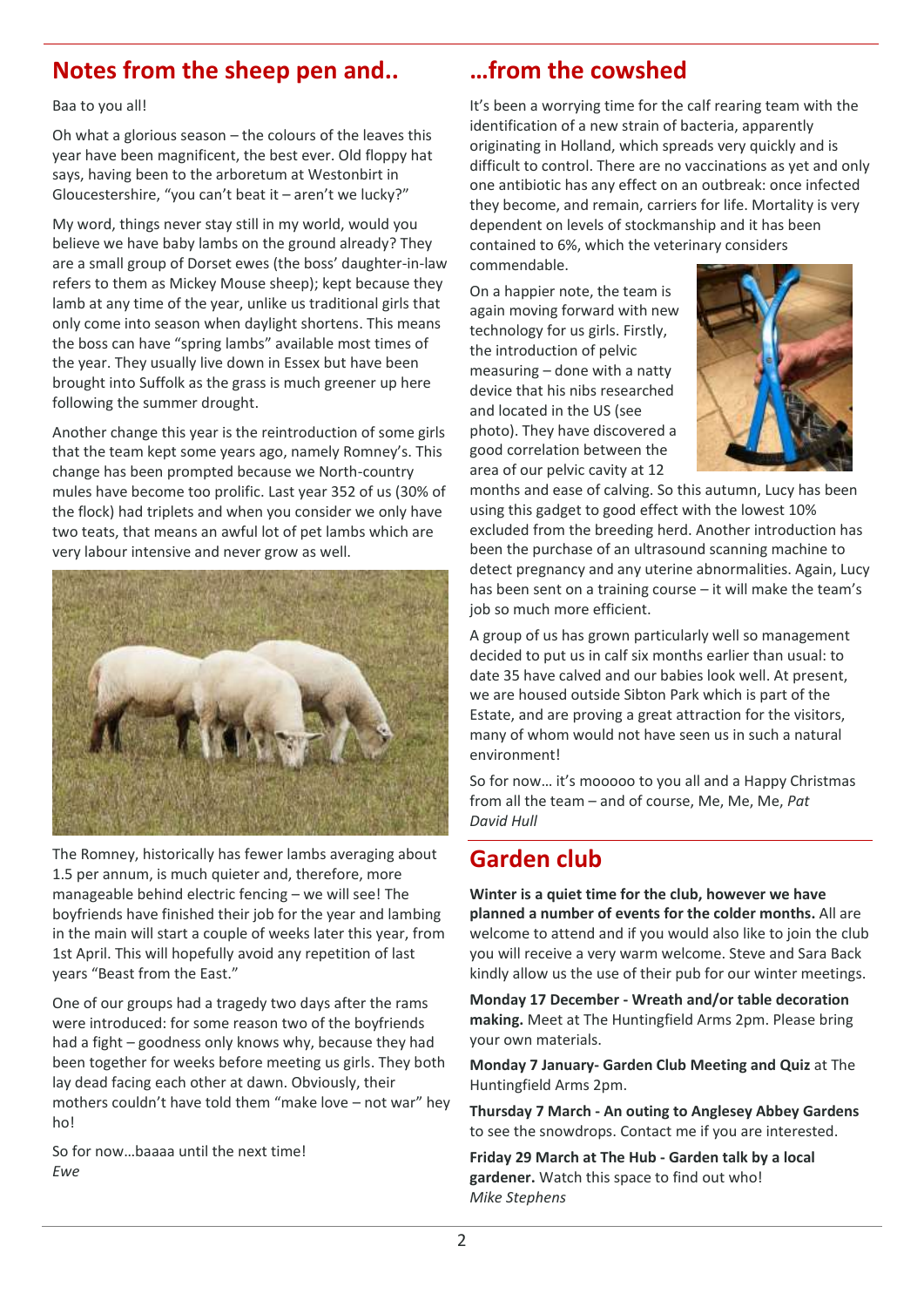# **New look Hare?**

**You may have noticed that the Hare has had a bit of a make-over?** Most of you will know that Sue Lucas has been the absolute lynchpin of this publication since its inception more than 11 years ago, providing editorial input, chasing contributors, planning and coming up with a host of ideas to keep it fun and interesting for us readers. Sue also undertook responsibility for the layout, printing and distribution, both on foot and via mail – along with a hardy editorial team! As many of you will be aware, Sue has recently been unwell so has decided to take a "back seat" for a while to help aid her recovery. Whilst she puts her feet up for a change the editorial team will be compiling the Hare under Sue's watchful eye. The trusty publishing system she uses is no longer available so the changed layout is one of necessity. We hope you like it and join us in wishing Sue a speedy recovery. Any comments or suggestions as ever to the contact email on the front page or to any of the team. *Huntingfield Hare Editorial Team*

# **Tony's Nature Notes**

**At the time of writing we are experiencing the first of the winter weather** with an Easterly blast which,whilst not as cold as last winter's "Beast from the East", still comes as a bit of a shock, especially after the recent mild temperatures and the record heat in the summer. This wintry onset is blowing leaves off trees and is a reminder that Christmas is on its way - towns and houses will soon be lit up and decorated, helping to give our spirits a lift when we are feeling chilly. We will soon be decorating our homes by bringing Mother Nature indoors, squeezing berry laden foliage and even whole Christmas trees into our living rooms so that we can enjoy the sights and scents of the outdoors.

The berries we enjoy for their bright pigments are colourful so that birds and other animals are encouraged to eat them, thus spreading the seeds in the animal droppings and propagating the plants over a wide area, well away from the parent plants. This leads to the estalishment of scrub and hedges: some hedges in Huntingfield are several hundred years old and contain many different plant species which are currently providing a wonderful colourful spectacle along local verges.

Recently the National Hedgelaying Society held its championship in Cambridgeshire. Hedgelaying is a traditional country craft that has been practiced for many hundreds of years. It provided an impenetrable barrier against livestock such as cattle and sheep well before fencing such as barbed wire was invented. This also resulted in a dense hedge, providing a wildlife friendly environment for creatures such as dormice and hedgehogs, a nesting habitat for birds and a wide variety of plants grew along the hedge base.By the 1960s this ancient rural craft had all but died out but since the 1970s the practice has gained popularity with the recognition that wildlife conservation is important to us all.



Marjorie Day, a resident of Huntingfield for 64 years, celebrates her 90<sup>th</sup> birthday on 18<sup>th</sup> December. Congratulations and Happy Birthday from us all.

# **Hundred Club results**

| September       |        |                |     |
|-----------------|--------|----------------|-----|
| $1$ st          | no. 92 | Munchie Elsley | £30 |
| 2 <sub>nd</sub> | no. 54 | Linda Berry    | £15 |
| 3rd             | no. 79 | Richard Tyler  | £5  |
| <b>October</b>  |        |                |     |
| 1st             | no. 1  | Helen Cannon   | £30 |
| 2 <sub>nd</sub> | no. 58 | Enya Lucas     | £15 |
| 3rd             | no. 83 | Keith Dennis   | £5  |
|                 |        |                |     |





Hedgelaying methods vary slightly from region to region but basically it involves partially cutting through the stems of the plants in a hedge , leaning these bendy stems called Pleachers over in the same direction, then binding them in place with Hazel fronds and upright posts.The end result is very pleasing and revitalises even knarled old hedges, encouraging fresh young shoots to sprout from the plants bases resulting in a dense green hedge, and lots of berries in the following winters.

So please have a Merry Christmas and enjoy the berries that decorate your house - but do ponder on the fact that some of the hedges where they were gathered could be hundreds of years old and that in the past they were probably traditionally managed by past residents of our parish. *Tony Howe 01986 785429.*

#### Fancy having a go at hedgelaying?

Tony has offered to demonstrate hedgelaying early next year using the hedge along the front of The Hub. There will even be an opportunity to have a go.. at your own risk as it involves sharp implements! This will most likely be prior to the Brunch on February 2<sup>nd</sup>. More info to come in the next Hare or watch out for village emails. *Huntingfield Hare Editorial Team*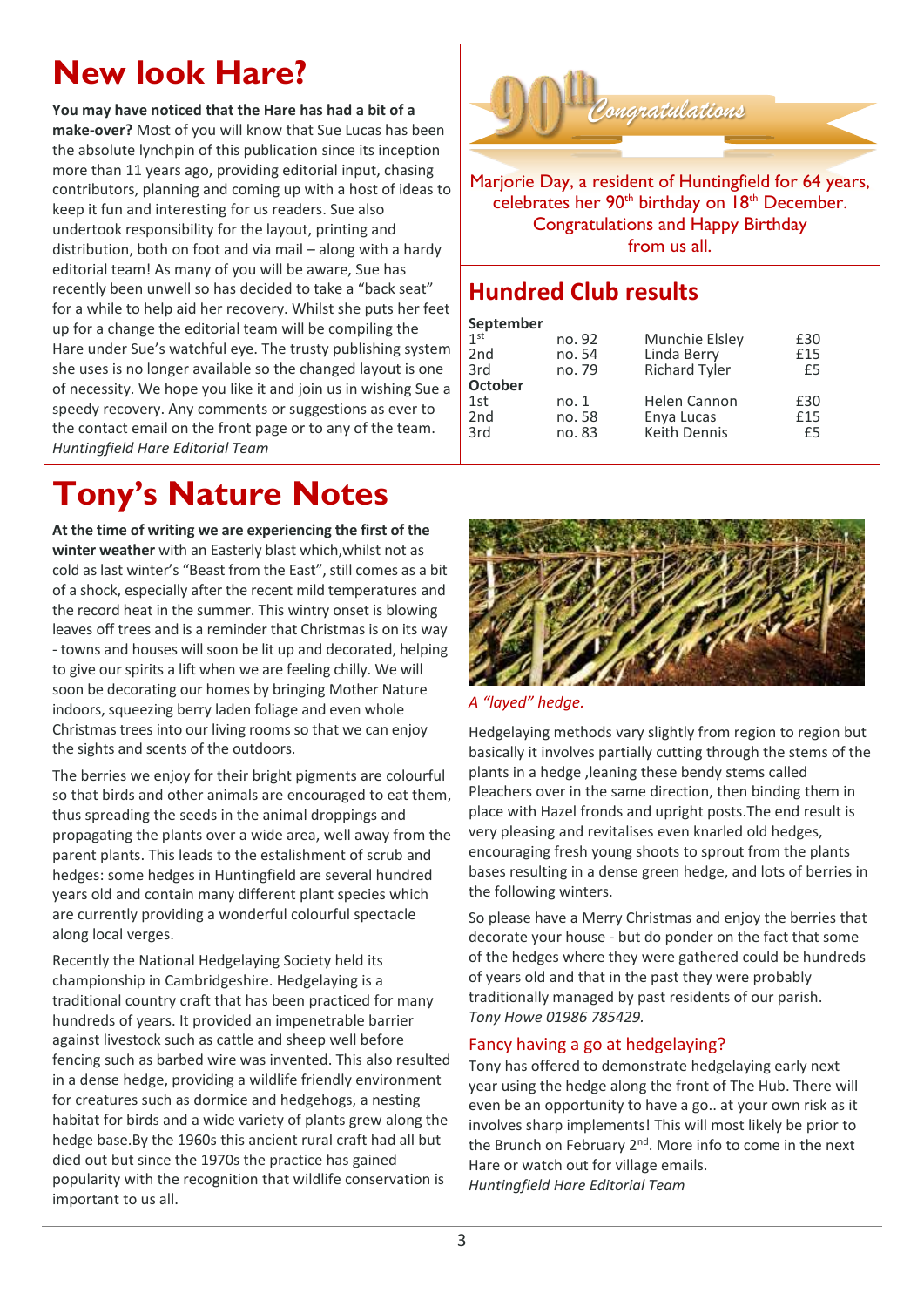### **WW1 Commemorations**

**Huntingfield joined the rest of the country and indeed the world in commemorating the 100th Anniversary of the ending of WW1 on 11/11/18.** On a perfect Autumn morning many gathered around the War Memorial to pay their respects to the men of Huntingfield who gave their lives between 1914-1918 & 1940-45. Rose Thompson, representing the young of the village, read out their names in a clear and steady voice as poppy wreaths were laid by Joan on behalf of the Parish and Sue Tyler for the Church.



# **Churchwardens Chat**

**There has been a lot of activity in church since the last column.** In October we were visited by a coach and several cars of people from Dovercourt, Frinton and Harwich. After hearing about the ceiling and partaking of refreshments, they worshipped with us. Our thanks to Tracey, Sue, Keith and Jackie who came to ring with their team. It was lovely to see the church full of people praising God!



Remembrance weekend was very special and there are many people to thank. We are grateful to all those who allowed us to exhibit their precious family memorabilia.

There was one occasion when I was alone in church and shed many tears reading through the exhibits. Helen handcrafted a beautiful poppy picture which has been much admired. She has generously donated it to the church and it

will be framed so it can be enjoyed in the years to come. Many people visited the church during the weekend and it was, I think, a fitting tribute to those who sacrificed so much.

Thanks to the bell ringers for their commemorative ringing. It was uplifting and evocative of 11th November 1918 when bells were heard across the country marking the end of conflict.



Afterwards there was a welcome cup of tea and coffee at The Arms: many thanks to Steve and Sara for their generosity.

The focus then turned to The Hub which looked resplendent in red, white and blue. The singing group 'Treble Clef' entertained the 60 or so diners with songs from the WW1 era.

As the Beef and Vegetable Hotpot was consumed and beer and wine drank it gave everyone present time to reflect on how small villages such as ours, Heveningham and Ubbeston lost so much but with the same grit and determination they continue to thrive today.

**We will remember them.** *Sally Clarke, WW1 Committee*

Our service of remembrance around the green was the best attended since we have been in Huntingfield. Thanks to all who took part and a big thank you to Rose Thompson.

Our Christmas service will be at 2.30pm on 8th December. There will be 2 stories of Christmas including the premiere of 'Oops, Someone's stolen Santa's sleigh! And Rudolph!' There will of course be carols, Christingles, mulled wine and refreshments and Santa! We hope you will join us.

As we reach the turn of the year, I'd like to thank the church 'team' who keep the wheels turning: All those who ring, clean, mow, make decisions, sing, play, preach, greet and fix.

**At St Mary's Huntingfield,** there will be services at **9.30am on: January 13th, February 10th and March 10th**

May health, happiness and good times be with you this Christmas and every day of the New Year. Blessings to you and yours. *Linda Berry*

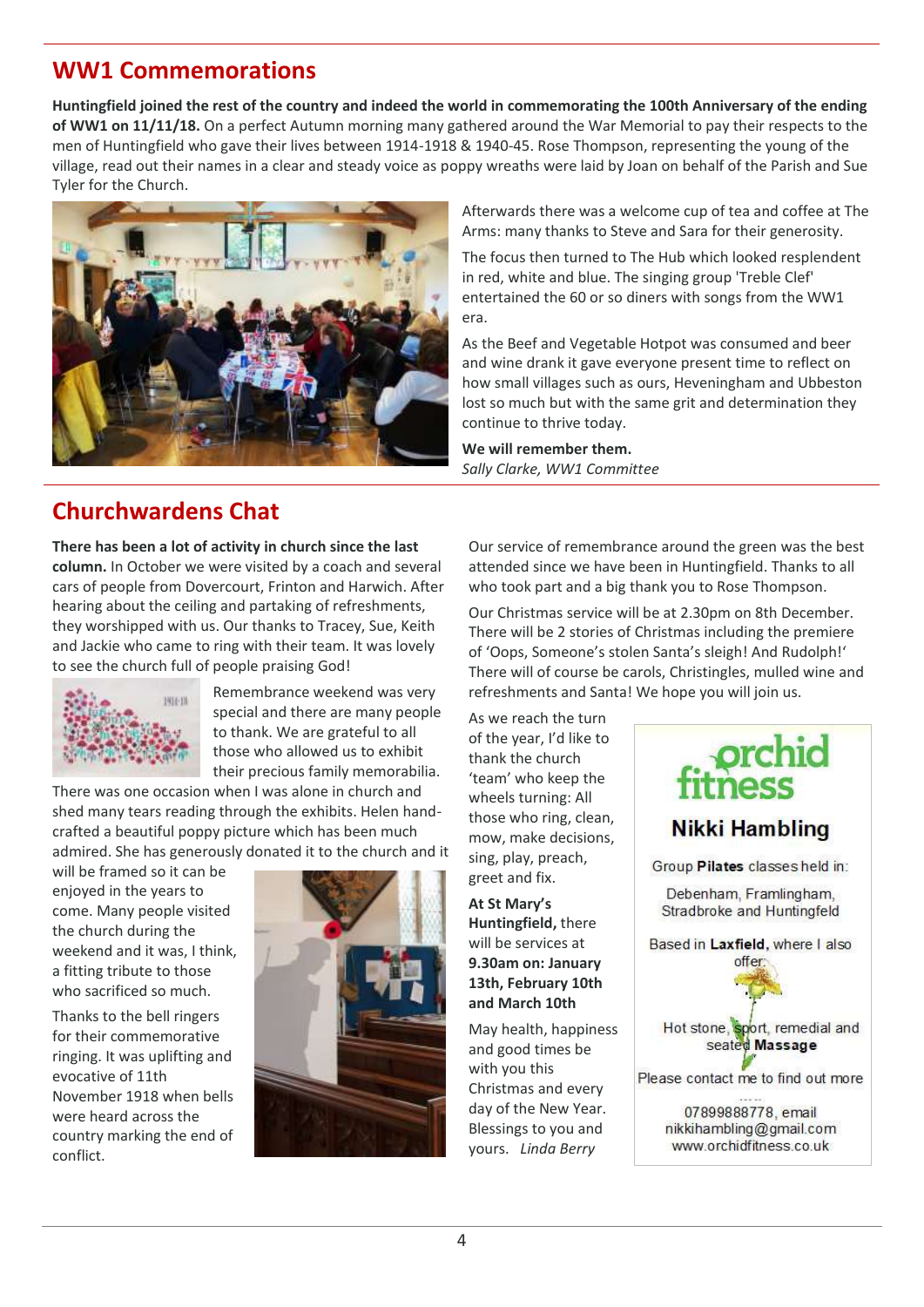# **By popular demand…two recipes from 'A Taste of Italy' evening…**

#### Roasted Pepper & Olive Tapenade

8 oz. roasted peppers (drained) 6 oz. olives (drained) 1 tbsp. red wine vinegar 3 cloves garlic (grated) 3 tbsp. extra virgin olive oil + more if needed

#### Lasagne (Meat) – serves 8

#### *Meat sauce:*

3 tbsp. olive oil, 2 celery sticks, 1 onion, 1 carrot (all finely chopped), 3 garlic cloves (crushed),

140g pack cubetti di pancetta, 500g beef mince, 500g pork mince (we used ready mixed from Bramfield meats), 200 ml milk, 2 x 400g cans chopped tomatoes,

2 bay leaves, 1 rosemary sprig, 2 thyme sprigs, 2 tsp. dried oregano, 2 beef stock cubes, 500 ml red wine.

#### *Lasagne*

400g dried pasta sheets, 500g finely grated Parmesan

#### *Béchamel*

1.5 litres of milk, 1 thickly sliced onion, 3 bay leaves, 3 cloves, 100g butter, 100g plain flour, generous grating of nutmeg.

**Extras:** pack of cooking mozzarella and/or cheddar cheese

#### **Method**

*For the béchamel:* put ingredients in a large saucepan and bring very gently to the boil. Remove from the heat and set aside to infuse then strain. Melt the butter in a pan and stir in the flour with a wooden spoon. Cook on a medium heat for 2 mins. until the flour and butter are thoroughly mixed. Remove from the heat and gradually stir in the milk. The mix will thicken to a doughy paste at first so stir constantly to avoid lumps. Return the pan to a low-medium heat and stir while bringing to a gentle simmer until the mix thickens to the consistency of single cream. Season to taste with salt, pepper and nutmeg.

#### **Method**

To make the tapenade: in a food processor, process the olives with the roasted red peppers, garlic, olive oil and red wine vinegar until a rustic texture forms. Adjust seasonings with some sea salt and transfer to a small serving bowl (adjust the amount of oil to suit your taste).

*For the meat sauce:* Heat the oil in a large saucepan and add onion, celery, carrot, garlic and pancetta. Cook until soft, not coloured then 'sweat' with a lid on the saucepan for 10- 15 mins. Add the pork and beef mince, milk and chopped tomatoes. Stir in the herbs, stock and wine and bring to a simmer. Cover and cook on a low heat until the meat has almost absorbed all the liquid, stirring occasionally (we slow cooked ours for 8 hours and left it overnight to infuse the flavours). Uncover and cook for another 30 mins to absorb the remaining liquid. The sauce should not be wet and sloppy, or overly dry. Season to taste.

*For the pasta sheets:* bring a large roasting pan of water to a rolling boil and soften the dried pasta sheets for a few minutes (add a tbsp. of oil to the water to stop the sheets sticking together). Drain the sheets on tea towels whilst you are assembling the lasagne.

#### **Assembly:**

Heat the oven to 180C/160C fan/ gas 4. Spread a spoonful of the meat sauce over the base of a roughly 3.5 litre baking tray. Cover meat with a single layer of pasta sheets, cutting to fit if needed (do not layer the pasta sheets as they will become thick and chewy in the oven). Spread a layer of béchamel over the pasta. Spoon layer of meat sauce over the béchamel and sprinkle with a layer of cheese. Repeat the layers ending with a layer of cheese and bake for 1hr until brown and crispy on the top. *Liz Forrester*

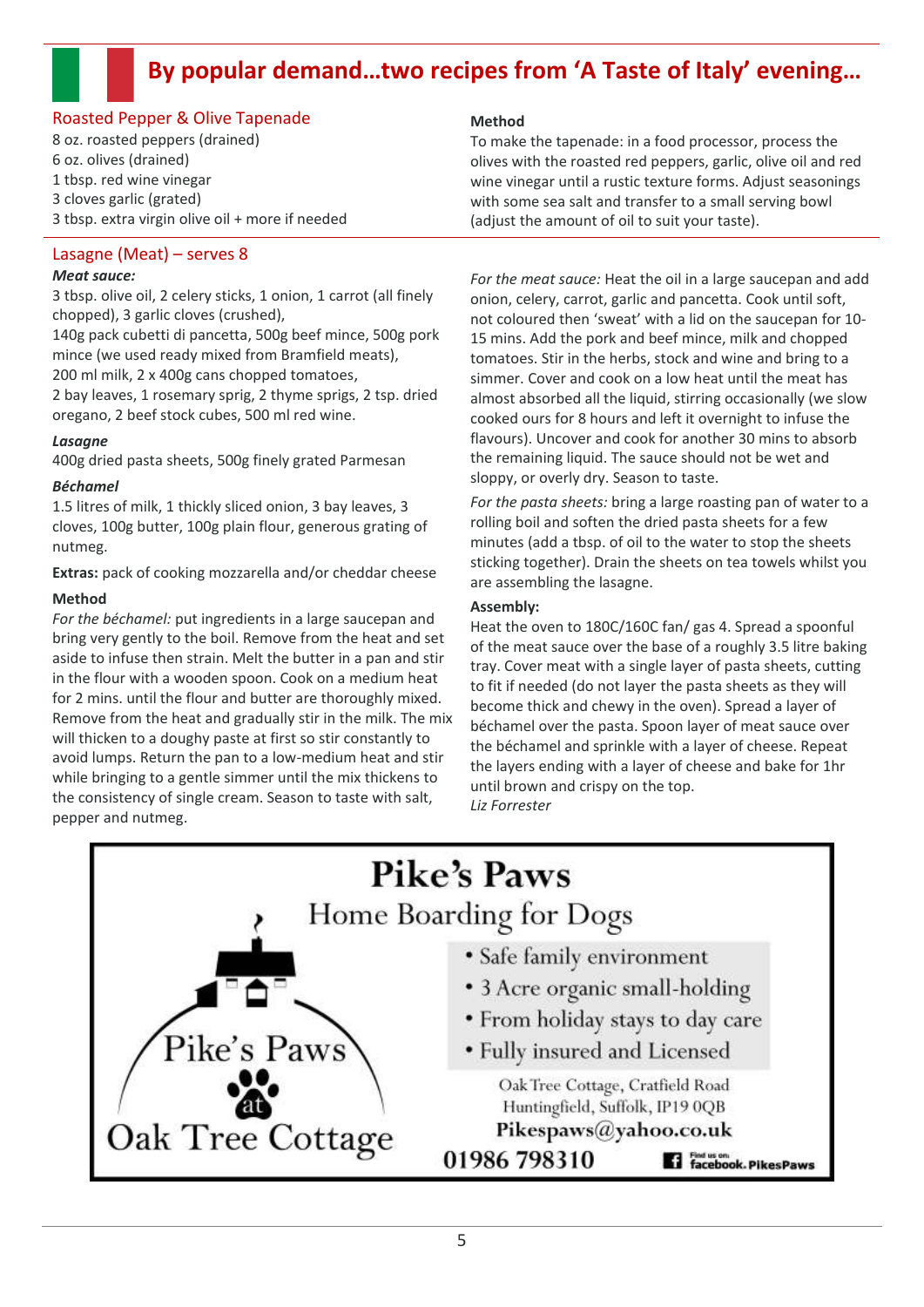### **Weather report**



It's rather early to summarize our weather for 2018, but as of the 3rd week of November certain pictures are emerging. The year started off on the wet side and winter finished with the "Beast from the East". Spring started wet but then turned hot and dry in May-July with some much needed rain at the very end of July leading to a very pleasant autumn. Sunshine totals to date are well up for most months inc. November with only Jan,Mar and April down. Mean average temperature for the summer was up a little by 0.5°C or thereabouts, so I read. Rainfall totals for 2018 Oct and Nov (to date) are 1.56" (39.66 mm) and 1.20" (30.5 mm) respectively. For the corresponding months in 2017 it was .92" (23.7mm) and 1.61" (40.9 mm). The year to date total rainfall is 21.19" (538 mm) compared with 19.99" (508 mm) for 2017. However there was a deluge in December 2017 of 5.08" (129 mm) so whether or not we equal last year's rainfall remains to be seen. All in all, not a bad year's weather - though temperatures have eased back to the seasonal norm as I write. Seasons Greetings to all. *Richard Tyler*

# Always here for your motoring needs



Mots, Tyres, Exhausts, Brakes, **Batteries and MOT Preparation** 



#### **was brilliantly organised, as always, by Marian and Patrick and seems to be gaining in popularity as the number of visitors increases at each event.**

Apple Day



This year we invited local food producers which proved a big hit with the visitors, as were the refreshments - including delicious pork hot dogs with alcohol enhanced apple sauce and yummy homemade cakes.

There was a great atmosphere in the Hub and adjacent marquee with a variety of activities including apple pressing, tombola, raffle, apple

bobbing and the famous apple tree lucky dip. There was also expert advice on apple identification provided by Paul Read of Orchards East, a traditional orchard group. Entertainment was ably supplied by the Huntingfield Ukulele Group and the Ox Blood Molly Dancers - many thanks to them for their time and effort.

**Huntingfield Millennium Green**

**Our annual Apple Day took place on October 28th and was a huge success, in fact, the most successful yet. It** 

An equally big thank-you to everyone who supported the event: the sponsors, local food producers, the committee and all those who pitched in and helped before, during and after the event - far too many to mention by name. We raised just over £700 - an amazing achievement by all concerned, this sum will go a long way towards the cost of maintaining the Millennium Green, which currently exceeds £1,000 per year.

#### Other news

Our next event will be the re-scheduled Race Night which will take place in January/February 2019 – watch out for the date. In other news the MG Trustees are extremely grateful to the Heveningham Hall Country Fair Trust who granted us funding of £746 to install two interpretation panels adjacent to the new steps on the Green. *Tony Howe (chair of the Millennium Green Trustees)*

### ??? **Mystery Guest** ???

For those avid fans we apologise for the lack of a mystery guest in this issue. However, never fear, clues for the next issue are here for you to ponder…

1. I was born to a Regimental Sergeant Major in the Kings Troop Royal Horse Artillery

- 2. I lived in the US for four years...my rock and roll years!
- 3. I work in unusual places around the world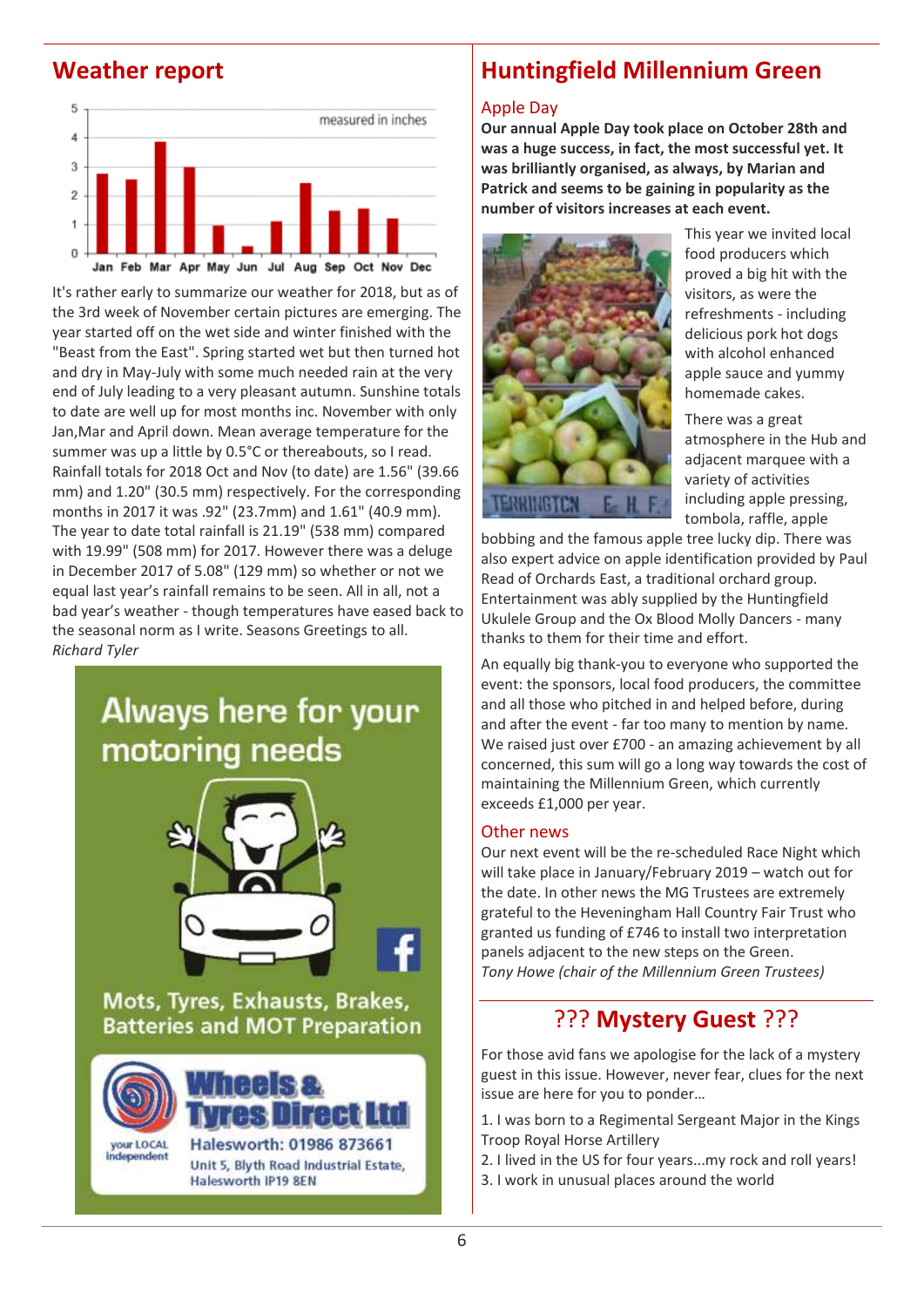### <span id="page-6-1"></span><span id="page-6-0"></span>**Back in time - Huntingfield, Heveningham & Ubbeston Community Council**

**In the 1970s the Huntingfield, Heveningham & Ubbeston Community Council was born.Its aims were:**

- **- to be non-profit making**
- **- to improve the quality of life**
- **- to provide recreational facilities in a centre**

It took almost another 50 years before these grand ideas finally came to fruition through the three villages building of The Hub, a purpose built facility for all to enjoy.

Back in the 1970s Tim Williamson of Low Farm Huntingfield was the first Chairman and the Secretary was Derek Allen of The Dell Heveningham. The committee members were Sandra Day and Charlie Mower (Huntingfield), Michael Bryenton and Carol Brown (Heveningham), Mrs Symonds and Anne Martin (Ubbeston) amongst others.

Meetings were held in The Hut, the management team of which managed to keep the wind and rain out. The only facility was an Elsan (bucket and chuck it!) It was the job of the caretaker, Charlie Mower, to dispose of the 'rubbish'. He also had the task of lighting the tortoise coke stove some hours before the Hut was used in order for the fumes to clear! The main users back in those days were the Primrose Club for over 60s (*Editor says.. we now have the Hub Seniors* ). Louise Pratt brought children from all the villages to the Hut for drama rehearsals. One production was Thumbelina in the early days of the Laxfield Drama Club.

In 1977 John Long was Chairman of the Huntingfield PC. With John Cotterill from the Huntingfield Arms he enlisted the Community Council to form a Jubilee Celebration Committee for all three villages. The celebrations were held on the Rectory Paddock (now the grounds of Holland House) by the kind invitation of Mr & Mrs Long. There was a pram race and various sporting competitions. Tea was served in the tithe barn by the Moulton family. Joan Clark, Roe Steel and others contributed cakes etc.

Every child from the three villages was presented with a Jubilee Crown by Mr W Foulds, who had recently bought at auction the "Lordship of Huntingfield"!

The finale was a barrel-rolling race (for the menfolk!) finishing at the Arms.

The Community Council also organised trips to the theatre, coffee mornings, children's games, a BBQ. Harvest Festival, Halloween event and Carol singing. These events were held in the Hut and also in Heveningham.

In 1979 it was recognised that the folding wooden slate chairs were collapsing! 50 chairs were renovated with canvas seats and backs - a most difficult and timeconsuming job.

In 1980 a meeting was held in the Arms regarding fund raising for the new village hall. This comprised of John Cotterill, Alan Fairs, Hugh Andrews, Derek Allan, Robin Harries and Anne Martin. Alan Fairs offered Lenny's Hill as the venue for a fundraising event - what was to be called the Folly Fair. Many ladies got together to make refreshments for the day. The draw prizes were of the time, all edible (see raffle ticket!).



Proceeds went to the New Village Hall fund but Anne believes it was used for such things as a handrail and ramp, kitchen equipment and new heating system for the Hut - all for Health & Safety reasons - so the idea of a new village hall was delayed for another 40+ years. *Anne Martin*



- MOT
- Servicing
- Repairs
- Diagnostics
- All makes welcome
- Land Rover specialists

**All mechanical work guaranteed for 12 months or 12,000 miles**

**Hillcrest Garage, Cratfield Road Huntingfield Tel: 01986 798668**

#### Hub Brunch

**The next Hub Brunch will be Saturday 1st December.** As early January is generally detox and diet time the next Brunch will be in February. However, we really need volunteers to step up and "run" the brunches every month otherwise we will have to wave goodbye to our monthly Saturday munch! There is plenty of assistance and advice on hand to help with cooking, washing up, tables etc so it's really not an onerous task. If you can cook a bit of bacon and a few sausages or have ideas for an interesting alternative please let us know. *Helen Cannon*



#### Carols round the tree

Come and exercise your vocal chords round the tree on the village green. **Monday 17th December, 6pm**. Mulled wine and mince pies are your reward in The Hub afterwards. Thanks to Sue Tyler for organising this and the Three Villages Christmas Dinner every year.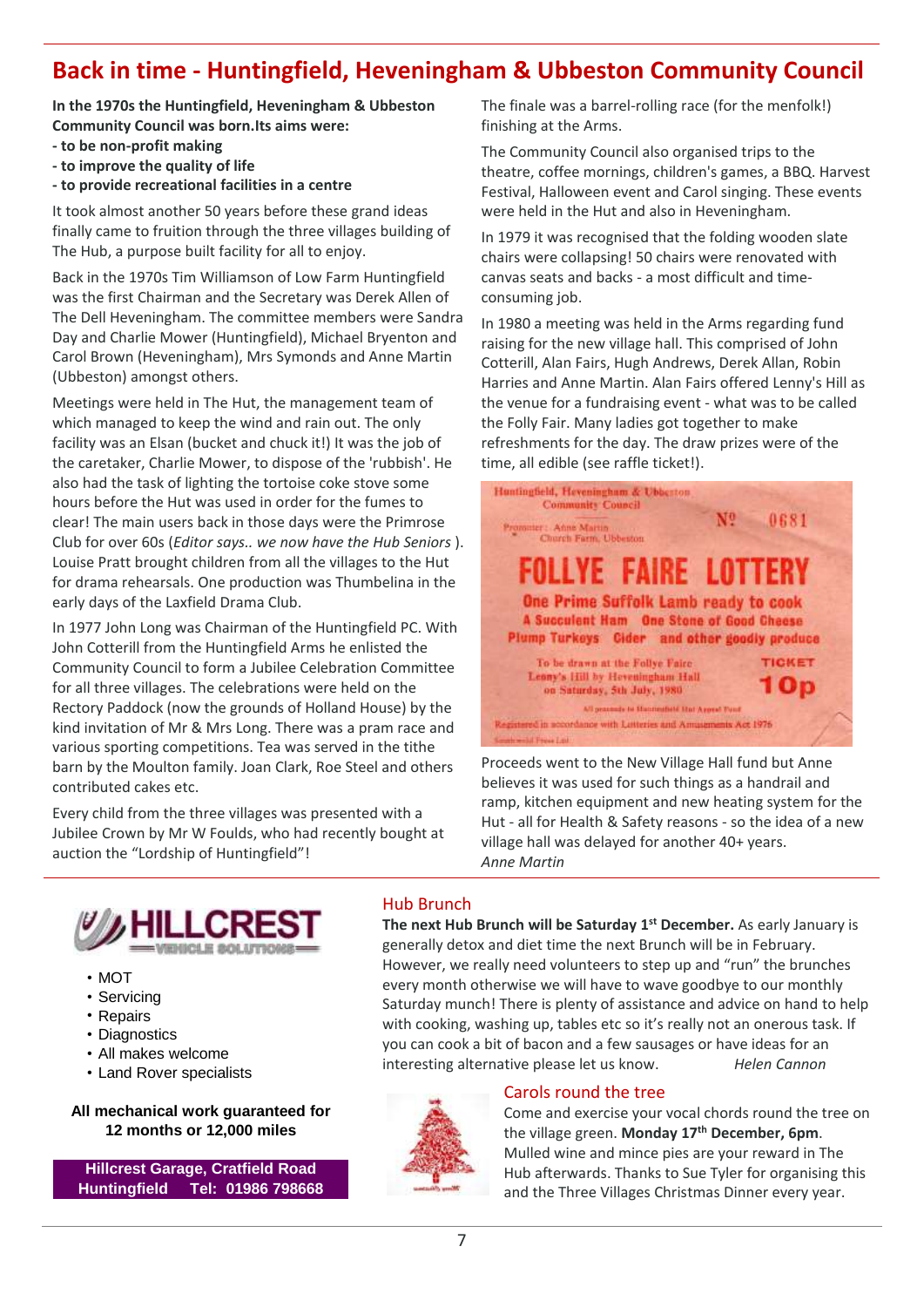# <span id="page-7-1"></span><span id="page-7-0"></span>**Kids Club**

**Kids Club continues to go from strength to strength, averaging at least 20 children per session.** We have recently purchased some new games and toys with some of the funding given by The Central England Co-op. The Marble Run, Magnetic Building Blocks and Pop Beads proved to be a big hit with young and old alike!

The Christmas Party will be on **Fri 14th Dec starting at 4.15 until 6.00 pm**. It is starting slightly later than usual to give the children time to change into their party gear. The next session after Christmas will be **Fri 4th Jan 4.00 - 5.30pm £1.50**

If anyone would like to volunteer as a helper (subject to a DBS check) please contact Sue Lucas or Sally Clarke. If you would like to pay us a visit first to see what happens we look forward to welcoming you. *Sally Clarke*

# **Craft Fayre**

**Sunday November 4th saw the third Craft Fayre to be held at The Hub** with many of the exhibitors returning for a third time as well as several new contributors. Many people commented on the wide range and high quality of the goods on offer.

With a constant flow of customers coming through the doors there was a lovely atmosphere and a lively buzz throughout the day.

As usual the café bar offering tea, coffee, bacon rolls, mince pies and savouries was very popular, and we are pleased to say that overall the event raised £400.

I would sincerely like to thank the willing band of volunteers who helped during the day in manning a stall, running the café, setting up and clearing the hall.-Without their generous support the event would not have been possible. *Joan Baker*

Plus... Water Aerobics \* Private Tuition



# **Three Villages Christmas Dinner- 15 th December**

Open to all residents of Huntingfield, Heveningham and Ubbeston Roast turkey dinner with all the trimmings (veggie option available) Entertainment from pianist and singer David Johnson.

**Tickets: £12 from Sue Tyler (01986 798403)** Drinks either from the Arms or bring your own.



# www.waterliliesswim.co.uk

Water Lilies is a local independent swimming school offering high quality small group STA lessons for all ages and abilities. Over 1,500 babies, children and adults swim with with us each week across Norfolk & Suffolk in 12 lovely private pools.

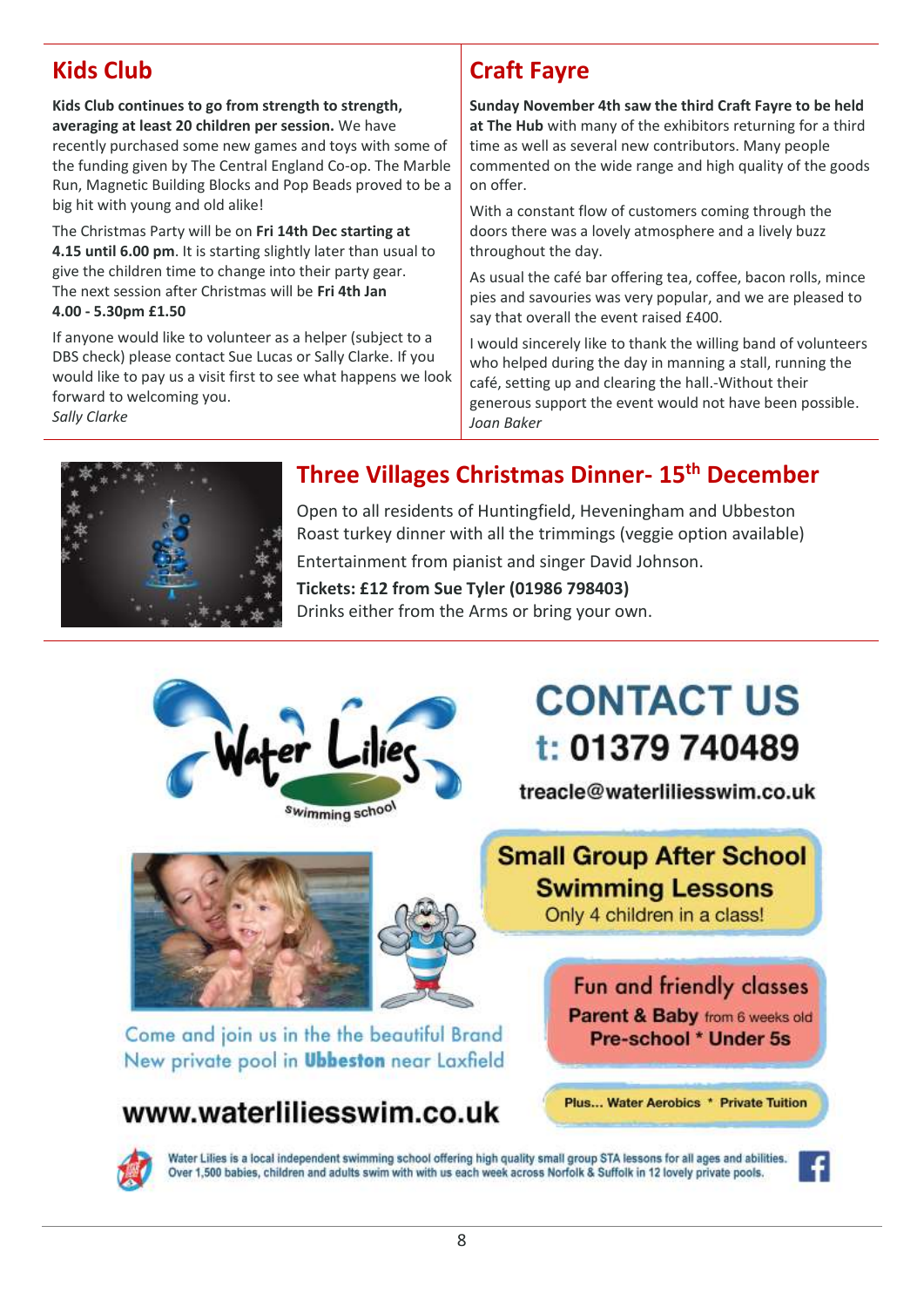# **Budding Ideas**



**The last of the leaves have finally fallen so apart from a bit of raking and tidying, perhaps the garden can be put to bed for the winter and we can all put our feet up?** Guess again! This winter period is perfect for planning for the coming year, catching up on tasks that otherwise are too conveniently forgotten or left in the back of the shed or workshop.

Tidying your shed is a great way of getting on top of these forgotten (or dare I say ignored jobs - and yes, guilty as charged) and staying out of the wintry weather. Return those items that have wandered from their allotted places; wash pots and trays and tidy away so it's easier to lay hands on just the right size when needed. Clean, sharpen and oil garden tools and get your mower etc. cleaned and serviced, ready for the coming year.

If you are lucky enough to have a greenhouse, then you will have already used it to protect and over-winter tender plants. Don't forget about them though - they will still need watering, albeit it sparingly and it is worth removing any dead leaves, or debris in order to protect rot or fungal disease from taking hold. Who knows what the winter will bring this year but its worth spending a bit of time protecting taps; wrapping with a bit of bubble wrap is quite sufficient. Coil up your hoses and put them in the shed.

#### Westleton WEA

**David Read presenting "Britain on Film".**-Starting with a full day on Thursday 24th January followed by five Thursday afternoons ending on 28th February.

**'The Jazz Revolution' (part 2) 1940 - 1980** with Dr Graham Platts. Thursday 4th April



The best advice I can give regarding your lawn area is stay off it. Lets face it, any lawn this year has taken a huge battering from our glorious hot summer but hopefully it has bounced back and looks green and lush again. Working on it now is totally unnecessary and any 'traffic' will just leave it looking battered and worn out.

If you are thinking about a garden redesign or redevelopment its a good time to start any paving projects, raised beds, walls or pathways although when temperatures are very low or frost is around cement work is better avoided. Soil preparation can wait until the ground is more workable.

Early January is optimum time for pruning apples and pears, outdoor grapes and figs but you will need to wait until April before stone fruits such as plums, cherries, etc. can be pruned. Also, look at pruning soft fruit bushes. If they have become overgrown or congested, removing two or three of the oldest branches as close to the base as possible will encourage new vigorous new shoots to take over. Just don't get carried away and chop the whole shrub back. At the height of this dormant period, bare-root trees and shrubs can be planted provided conditions allow (not if the ground is frozen or too wet) and also if you are planning to move deciduous shrubs this is a perfect time.

It might seem like a bit of a chore to do mundane jobs like cleaning pots and tidying stores but after the over indulgence of the festive season, getting out and doing these less interesting tasks will however leave you with a sense of anticipation and enthusiasm for the coming gardening year.

And if the weather is howling, and the rain or snow is lashing, you can always put your feet up with a selection of seed catalogues and peruse all the planting possibilities the spring will bring; a glass of wine might help...… *Lori Kingsley-Adams*

foodbank

A reminder that there is a food bank collection point in The Hub foyer. Any in-date packets, tins, pet food or treats but no fresh produce as it can't be

distrubuted in time. It is collected and distributed to local people through the food bank scheme.

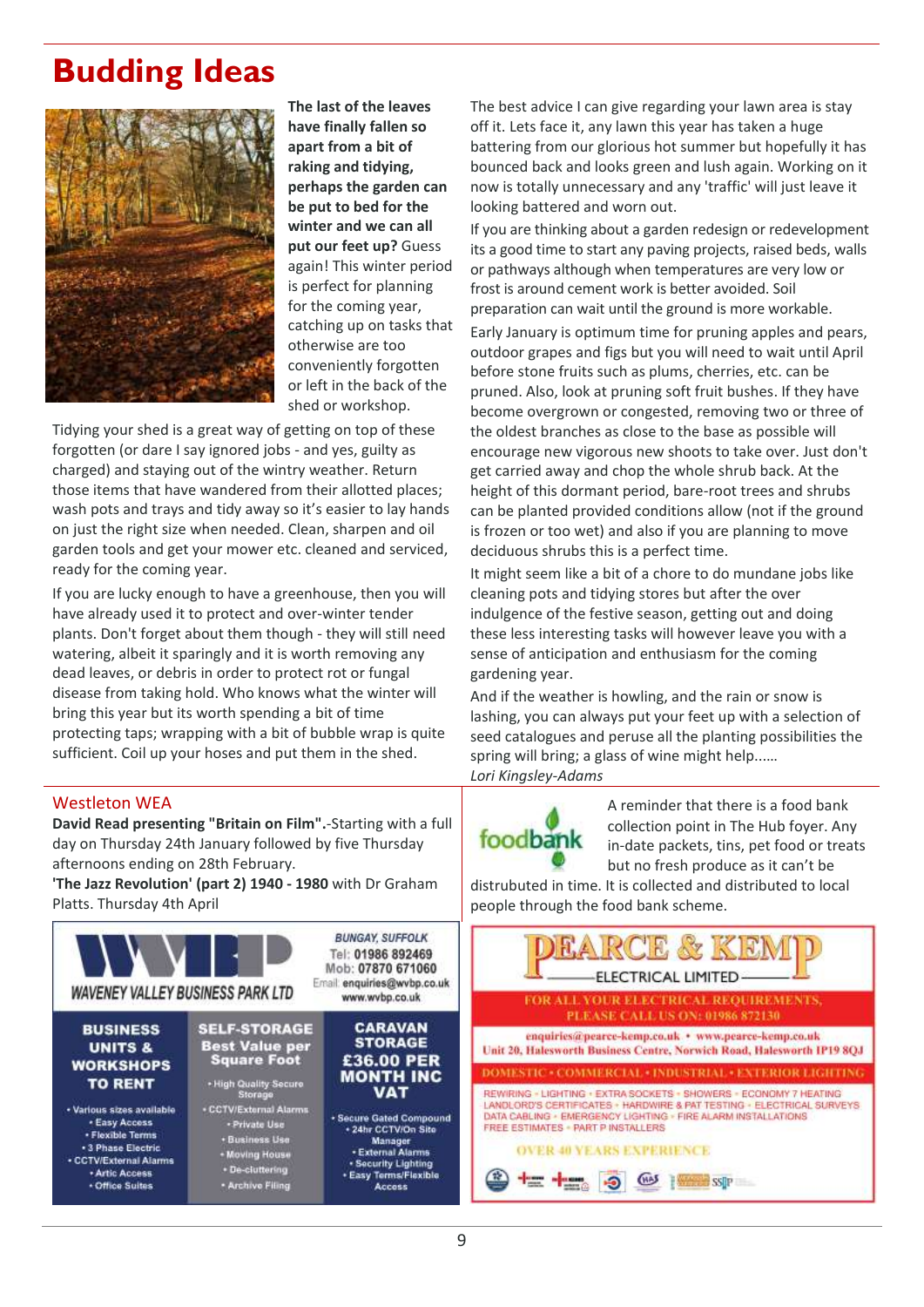## **Joan's Column**

**At the Parish Council meeting on November 14th the budget for 2019/20 was discussed and it was agreed that the precept should be increased by 3% in line with inflation** (this translates to less than £2 per household per annum). We believe this sets a good balance between affordability and ability to deliver both service and the transparency and accountability required.

This increase will also allow the council to budget for any additional expenditure required towards the maintenance and upkeep of the village and village green and provide the reserves to carry out other essential maintenance, e.g. trees, signage etc., at a time when there is greater pressure on both the district and county council's ability to sustain their levels of service delivery.

The Council also agreed to place an additional dog litter bin in the centre of the village. Councillor Thompson suggested that the edge of the green on the left by the road might be suitable as it would also prevent vehicles from driving across the grass. The Hub Trustees will be consulted as to whether it should be sited on their side of the road. It was further agreed to donate £500 towards a bench to place on the Green to commemorate the centenary of the end of WW1 with a further donation from the WW1 committee.

It has been reported that vehicles have been seen late at night in The Hub car park and in the disabled parking area at the entrance to the Millennium Green. The Clerk will be contacting the local constabulary to ask them to include these areas in the regular patrols they carry out in the village. Please be aware and vigilant and if you see anything untoward please report it

The Councillors would like to take this opportunity to wish everyone a Merry Christmas and a Happy & Healthy New Year.

*Joan Baker, Chair, Huntingfield Parish Council*



# **What's happening to our iconic brown hare?**

**East Anglia is a stronghold of the brown hare, which has already suffered an 80% national decline due to shooting and habitat destruction.** A few decades ago there were an estimated 4mn in the UK; now there are fewer that 750,000, with the greatest concentration in Suffolk and Norfolk.



*Photo courtesy of Elizabeth Dack, Norfolk Wildlife Trust*

The brown hare is in danger of being wiped out by a mutated version of the myxomatosis virus which has already killed 99% of wild rabbits, scientists have warned. Hundreds of dying and dead hares have been found across the UK. Myxomatosis is a viral disease from South America that was introduced into Britain in the 1950s to control rabbits. It can be spread between animals by either direct contact or insects, causing a lingering, painful death that would make a similar introduction unacceptable today.

Hares were thought to be immune to the disease but last year government vets confirmed a case of myxomatosis in a hare found on a reserve owned by the Somerset Wildlife Trust. The Suffolk Wildlife Trust is now appealing to the public to report any other dead or dying hares by emailing d.bell@uea.ac.uk.

A dog walker in Huntingfield has reported sightings of hares that have not attempted to run away, which is most unusual. It is the hare's natural response to flee if chased. Is this evidence of myxomatosis in our village? Hopefully not, but something is certainly going on.

Let us have your stories about hares in and around the village. Please send them to us - details on the page 1. *Sue Lucas*

### **MORPHS PLASTERING CONTRACTORS LTD**

Phone:07770583857 Web: www.morphsplastering.co.uk E-Mail: info@morphsplastering.co.uk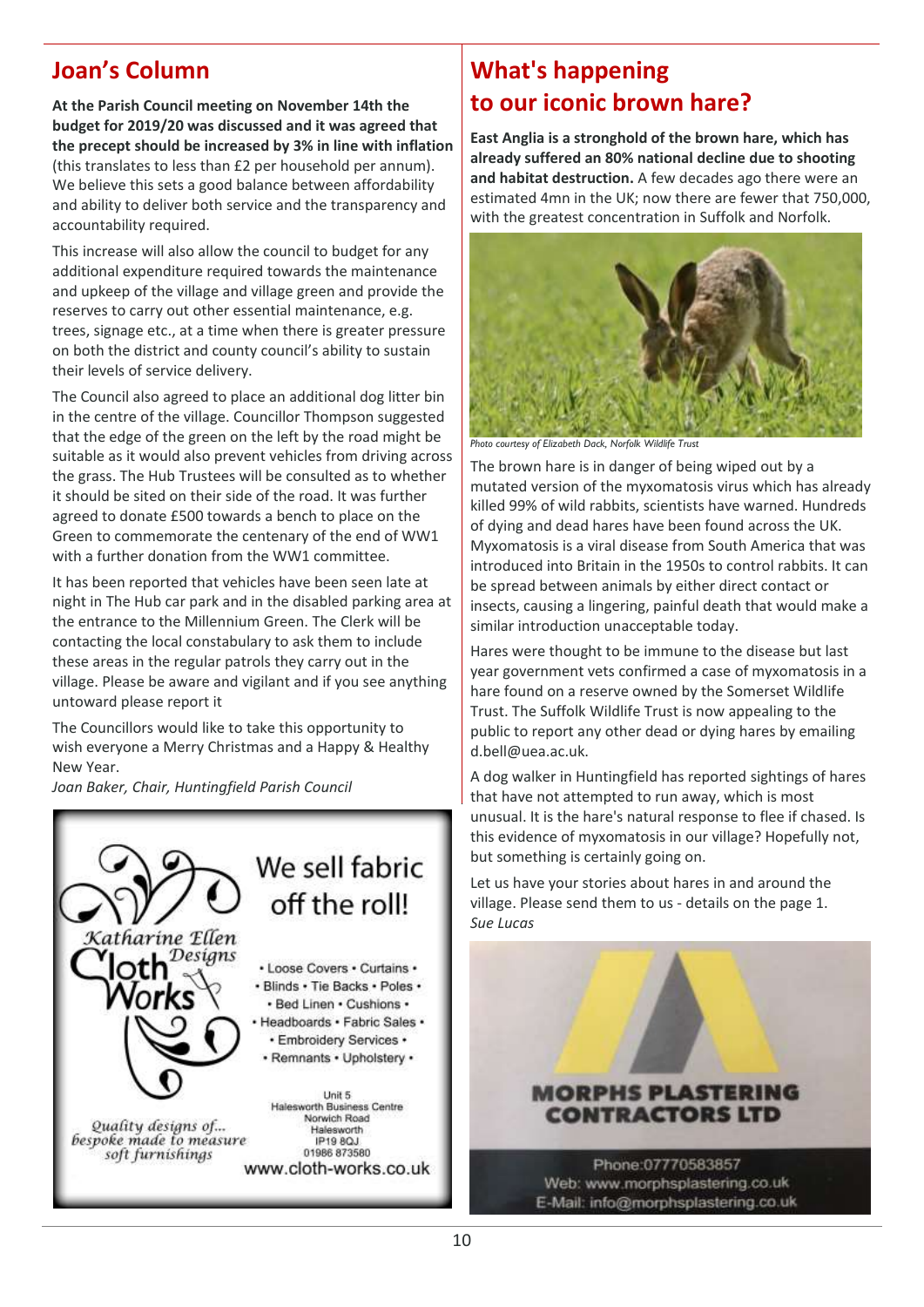### <span id="page-10-0"></span>**Those who survived..**

**I thought it might be an idea to write an article about those who died during WW1 and are listed on our War Memorial.** Whilst doing so Editor gave me an interesting piece from Michael Minter



**Corporal Francis Robert Minter** Princess Victoria's (Royal Irish Fusiliers)

regarding his family connections to the Great War and Huntingfield.

Michael writes "At least seven of the Huntingfield Minter family served in the Great War of 1914- 18. All were children of my grandparents, Robert and Elizabeth, who had the village

shop and all were baptised at St Mary's. My Uncle Frank served in the Somme offensive. In June 1917 he took part in the battle of Messines Ridge and then served at Passchendaele (the 3rd Battle of Ypres). The Battalion he was with went in at midnight on 15th August 950-strong and Frank was one of only 123 who survived. He quipped on their return to base that they received a substantial rum ration! Frank spent his 21st Birthday in the trenches and was in action when British forces broke through the Hindenburg Line in October 1918, securing the collapse of German resistance on their Western Front."

The information I have discovered so far has been fascinating – four of those on the memorial signed up before conscription came into force in 1916 and at least one was only just 16. More to be written of them in further editions of the Hare. If anyone is interested in helping out with the research or has any information, photos etc. please contact me – details on p 1. *Helen Cannon*

Following the article in the last edition, Jane Morelli is still looking for help and/or items to compile a Huntingfield Archive. Contact the Hare or Jane direct a[t jane.morelli@btinternet.com,](mailto:jane.morelli@btinternet.com) phone 785307.

#### Warm Homes Fund

Up to 100% funding is available to install first time central heating systems in Suffolk residents' homes. Residents are eligible if they own their property or are privately renting and must not have an existing central heating system (a boiler and radiators). Eligibility criteria apply and may be linked to income. For more info see [www.greensuffolk.org/whf,](file:///C:/Users/Helen/AppData/Roaming/Microsoft/Word/www.greensuffolk.org/whf) or call Suffolk Warm Homes Healthy People service on 03456 037 686

#### Petanque Club News

The final of our Club Knockout competition between Alastair Coe and David Blackmore was played just minutes before the AGM on the 25th November on the piste at the Huntingfield Arms with David coming out the winner. The Adnams Suffolk Coastal Petanque League captains meeting will most likely take place in February 2019. If anyone is interested in how we as club finished the season please go to: <http://www.scpaleaguetables.appspot.com/> *Richard Tyler*

#### Book launch

Pamela Holmes, author of *The Huntingfield Paintress (*about our very own Mildred Holland) has just launched her second novel, *Wyld Dreamers*. She will be talking about this in Loddon Library on 30th November 6pm.



www.huntingfieldestates.co.uk

# **ESTATE AGENTS** 9 Market Hill **Framlingham Suffolk IP13 9AN** 01728 724566